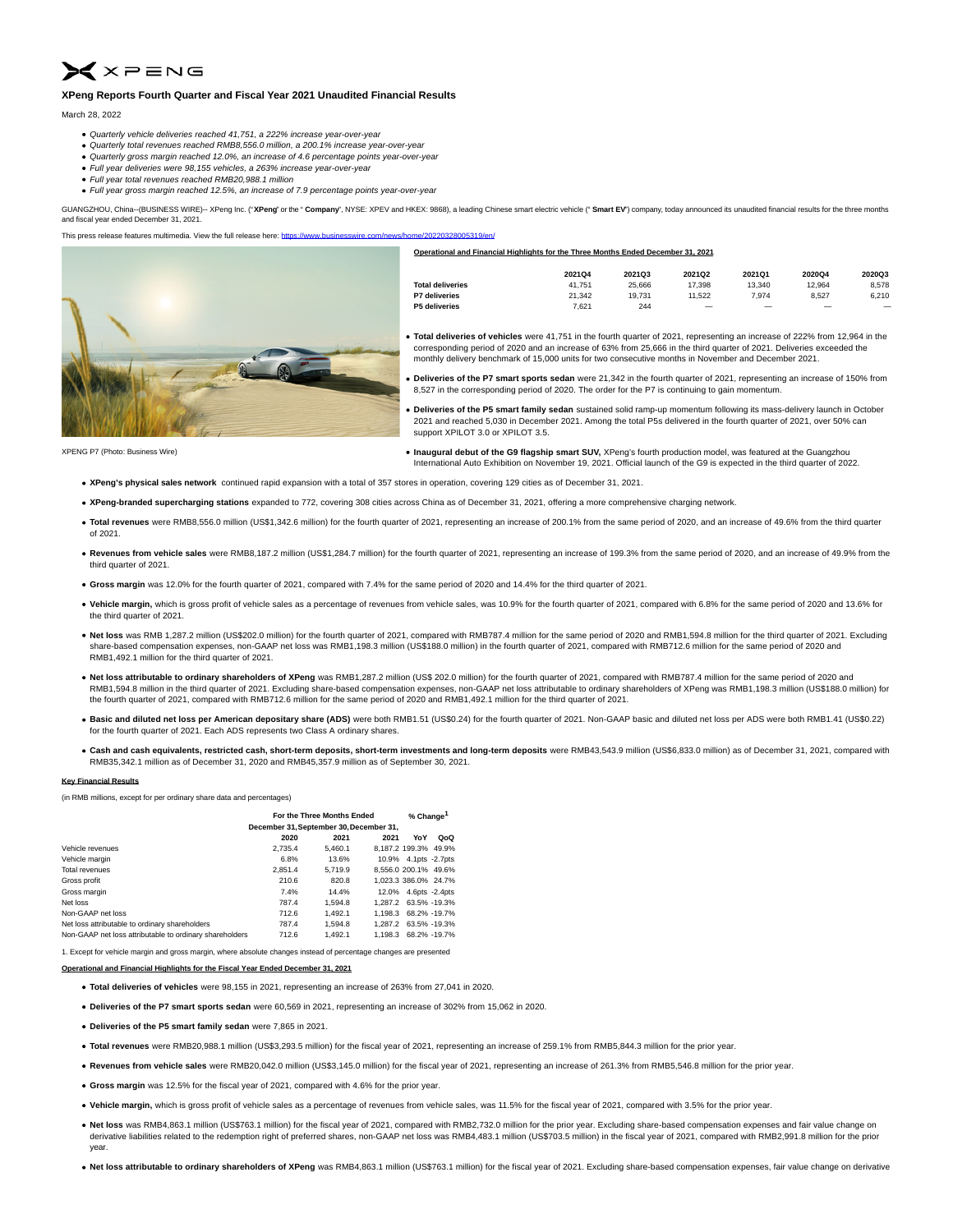liabilities related to the redemption right of preferred shares and accretion on preferred shares to redemption value, non-GAAP net loss attributable to ordinary shareholders of XPeng was RMB4,483.1 million (US\$703.5 million) for the fiscal year of 2021, compared with RMB2,991.8 million for the prior year.

. Basic and diluted net loss per American depositary share (ADS) were both RMB5.92 (US\$0.93) for the fiscal year of 2021. Non-GAAP basic and diluted net loss per ADS were both RMB5.46 (US\$0.86) for the fiscal year of 2021. Each ADS represents two Class A ordinary shares.

#### **Key Financial Results**

|                                                         | For the Fiscal Year Ended |          | % Change <sup>1</sup> |
|---------------------------------------------------------|---------------------------|----------|-----------------------|
|                                                         | December 31. December 31. |          |                       |
|                                                         | 2020                      | 2021     | YoY                   |
| Vehicle revenues                                        | 5.546.8                   | 20.042.0 | 261.3%                |
| Vehicle margin                                          | 3.5%                      | 11.5%    | 8.0pts                |
| <b>Total revenues</b>                                   | 5.844.3                   | 20.988.1 | 259.1%                |
| Gross profit                                            | 266.0                     | 2.622.6  | 886.0%                |
| Gross margin                                            | 4.6%                      | 12.5%    | 7.9pts                |
| Net loss                                                | 2.732.0                   | 4.863.1  | 78.0%                 |
| Non-GAAP net loss                                       | 2.991.8                   | 4.483.1  | 49.8%                 |
| Net loss attributable to ordinary shareholders          | 4.889.7                   | 4.863.1  | $-0.5%$               |
| Non-GAAP net loss attributable to ordinary shareholders | 2.991.8                   | 4.483.1  | 49.8%                 |

(in RMB millions, except for per ordinary share data and percentages)

1. Except for vehicle margin and gross margin, where absolute changes instead of percentage changes are presented.

#### **Management Commentary**

Mr. He Xiaopeng, Chairman and CEO of XPeng, said, "2021 was marked by impressive growth with record-breaking fourth quarter deliveries led by our blockbuster P7 model and our newly launched P5 family sedan. For both the fu

"We are also excited about our City Navigation Guided Pilot (" CNGP"), which is being developed and fast iterated. Our objective for CNGP is to achieve superior safety and user experience in complex urban driving scenarios CNGP will further strengthen our technology leadership and it will mark another major milestone on our journey toward achieving full scenario autonomous driving for our customers," Mr. He concluded.

"With accelerated deliveries across our three models, our 2021 full-year revenue exceeded RMB20 billion. Notably, we delivered remarkable growth in the fourth quarter, with revenues reaching RMB8.6 billion, up 200.1% yearstrong vehicle models on the market, planned new launches based on new platforms, and technology leadership, we are confident in our continued growth trajectory and structural improvement of gross margin." said Dr. Hongdi

# **Recent Developments**

#### **Deliveries in January and February 2022**

- . Total deliveries reached 12,922 vehicles in January 2022, representing a 115% increase year-over-year. The deliveries consisted of 6,707 P7 smart sports sedans, 4,029 P5 smart family sedans and 2,186 G3 and G3i compact smart SUVs.
- · Total deliveries reached 6,225 vehicles in February 2022, representing a 180% increase year-over-year. The deliveries consisted of 3,537 P7 smart sports sedans, 2,059 P5 smart family sedans and 629 G3 and G3i compact smart SUVs.
- As of February 28, 2022, cumulative P7 deliveries exceeded 85,000 units and total cumulative Smart EV deliveries exceeded 157,000 units.

# **Technology upgrade for Zhaoqing manufacturing factory**

During the scheduled downtime over the Chinese New Year Holiday period starting from the end of January, the Company implemented technology upgrades for the Zhaoging manufacturing factory and production at the Zhaoging fac mid-February as planned. The upgrade enables accelerated delivery of its significant order backlog carried over from 2021 to early 2022.

# **Strong coverage of XPeng-branded supercharging network**

XPeng-branded supercharging network has expanded its coverage across 337 cities in China, making XPeng the first EV auto manufacturer in China's auto industry to reach this milestone. As of January 17, 2022, the number of arging stations incre

## **Expansion in Europe**

XPeng continued to expand its presence in Europe. In February 2022, the Company announced its strategic partnerships with two renowned European automobile players for agency retail collaborations in the Netherlands and Swe

# **Inclusion in the Shenzhen and Shanghai-Hong Kong Stock Connect programs**

XPeng's Class A ordinary shares, which are traded on The Stock Exchange of Hong Kong Limited, were included in the Shenzhen and Shanghai-Hong Kong Stock Connect programs in February 2022.

**Addition to The Hang Seng TECH Index as a constituent stock**

XPeng was included in the Hang Seng TECH Index as a constituent stock, effective on March 7, 2022. The Hang Seng TECH Index represents the 30 largest technology companies listed in Hong Kong that have high business exposur themes.

## **Unaudited Financial Results for the Three Months Ended December 31, 2021**

Total revenues were RMB8.556.0 million (US\$1.342.6 million) for the fourth quarter of 2021, representing an increase of 200.1% from RMB2.851.4 million for the same period of 2020 and an increase of 49.6% from RMB5.719.9 mi quarter of 2021

Revenues from vehicle sales were RMB8,187.2 million (US\$1,284.7 million) for the fourth quarter of 2021, representing an increase of 199.3% from RMB2,735.4 million for the same period of 2020 and an increase of 49.9% from

Revenues from services and others were RMB368.8 million (US\$57.9 million) for the fourth quarter of 2021, representing an increase of 218.2% from RMB115.9 million for the same period of 2020 and an increase of 41.9% from R

Cost of sales was RMB7,532.7 million (US\$1,182.0 million) for the fourth quarter of 2021, representing an increase of 185.2% from RMB2,640.8 million for the same period of 2020 and an increase of 53.8% from RMB4,899.1 mill of 2021. The year-over-year and the quarter-over-quarter increases were mainly due to the increase of vehicle deliveries as described above.

Gross margin was 12.0% for the fourth quarter of 2021, compared with 7.4% and 14.4% for the fourth quarter of 2020 and the third quarter of 2021, respectively.

Vehicle margin was 10.9% for the fourth quarter of 2021, compared with 6.8% for the same period of 2020 and 13.6% for the third quarter of 2021. The quarter-over-quarter decrease was primarily attributable to the product m

Research and development expenses were RMB1,451.4 million (US\$227.8 million) for the fourth quarter of 2021, representing an increase of 215.6% from RMB460.0 million for the same period of 2020 and an increase of 14.8% fro or the third quarter of 2021. The year-over-year and the quarter-over-quarter increases were mainly due to (i) the increase in employee compensation as a result of expanded research and development staff, and (ii) higher e the development of new vehicles models to support future growth.

Selling, general and administrative expenses were RMB2,015.4 million (US\$316.3 million) for the fourth quarter of 2021, representing an increase of 119.6% from RMB917.9 million for the same period of 2020 and an increase o RMB1,538.4 million for the third quarter of 2021. The year-over-year increase was mainly due to (i) higher marketing, promotional and advertising expenses to support vehicle sales, and (ii) the expansion of our sales netwo

Loss from operations was RMB2,429.7 million (US\$381.3 million) for the fourth quarter of 2021, compared with RMB1,121.2 million for the same period of 2020 and RMB1,802.6 million for the third quarter of 2021. The higher y quarter-over-quarter losses were mainly attributable to higher operating expenses to support business growth as described above.

Non-GAAP loss from operations, which excludes share-based compensation expenses, was RMB2,340.8 million (US\$367.3 million) for the fourth quarter of 2021, compared with RMB1,046.4 million for the same period of 2020 and RM million for the third quarter of 2021.

Fair value gain on long-term investments was RMB591.5 million (US\$92.8 million) for the fourth quarter of 2021 as a result of fair value assessment on our investment in HT Flying Car Inc. ("Huitlan") after its Series A cap 31, 2021, the Group invested approximately RMB598.7 million and owned approximately 18.82% of the equity interest in Huitian.

**Net loss** was RMB1,287.2 million (US\$202.0 million) for the fourth quarter of 2021, compared with RMB787.4 million for the same period of 2020 and RMB1,594.8 million for the third quarter of 2021.

Non-GAAP net loss, which excludes share-based compensation expenses, was RMB1.198.3 million (US\$188.0 million) for the fourth quarter of 2021, compared with RMB712.6 million for the same period of 2020 and RMB1.492.1 milli quarter of 2021.

Net loss attributable to ordinary shareholders of XPeng was RMB1.287.2 million (US\$202.0 million) for the fourth quarter of 2021, compared with RMB787.4 million for the same period of 2020 and RMB1.594.8 million for the th

Non-GAAP net loss attributable to ordinary shareholders of XPeng, which excludes share-based compensation expenses, was RMB1,198.3 million (US\$188.0 million) for the fourth quarter of 2021, compared with RMB712.6 million f period of 2020 and RMB1,492.1 million for the third quarter of 2021.

Basic and diluted net loss per ADS were both RMB1.51 (US\$0.24) for the fourth quarter of 2021, compared with RMB1.05 for the fourth quarter of 2020 and RMB1.89 for the third quarter of 2021

Non-GAAP basic and diluted net loss per ADS were both RMB1.41 (US\$0.22) for the fourth quarter of 2021, compared with RMB0.95 for the fourth quarter of 2020 and RMB1.77 for the third quarter of 2021.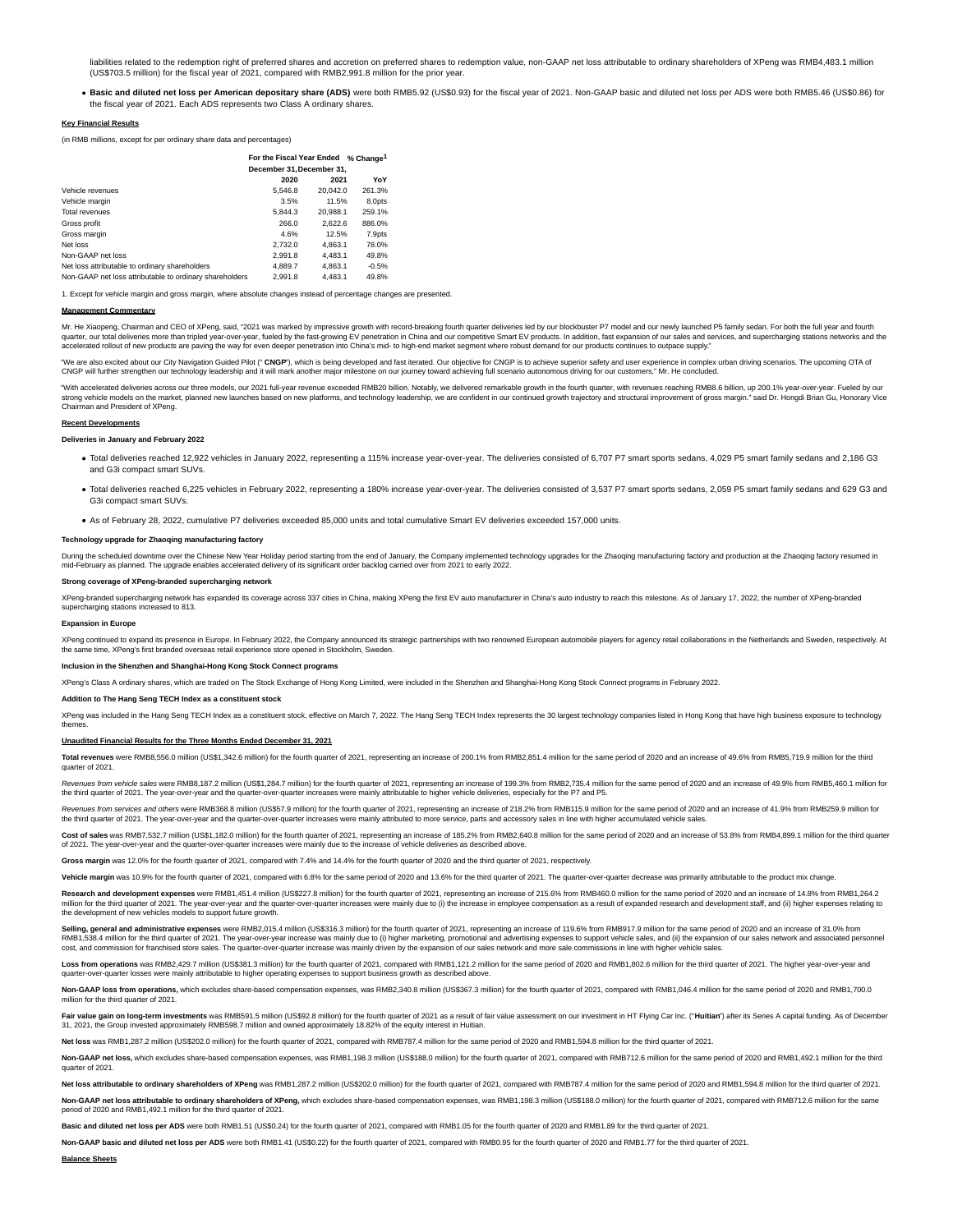As of December 31, 2021, the Company had cash and cash equivalents, restricted cash, short-term deposits, short-term investments and long-term deposits of RMB43,543.9 million (US\$6,833.0 million), compared with RMB35,342.1

#### **Let Financial Results for the Fiscal Year Ended December 31, 2021**

**Total revenues** were RMB20,988.1 million (US\$3,293.5 million) for fiscal year 2021, representing an increase of 259.1% from RMB5,844.3 million for the prior year.

Revenues from vehicle sales were RMB20,042.0 million (US\$3,145.0 million) for fiscal year 2021, representing an increase of 261.3% from RMB5,546.8 million for the prior year. The increase was mainly attributable to higher Revenues from services and others were RMB946.2 million (US\$148.5 million) for fiscal year 2021, representing an increase of 218.0% from RMB297.6 million for the prior year. The increase was mainly attributed to more servi

accessory sales in line with higher accumulated vehicle sales.

Cost of sales was RMB18.365.6 million (US\$2.882.0 million) for fiscal year 2021, representing an increase of 229.2% from RMB5.578.3 million for the prior year. The increase was mainly due to bigher vehicle deliveries as de **Gross margin** was 12.5% for fiscal year 2021, compared with 4.6% for the prior year.

Vehicle margin was 11.5% for fiscal year 2021, compared with 3.5% for the prior year. The year-over-year margin improvement was primarily due to material cost reduction, better product mix and manufacturing efficiency driv Research and development expenses were RMB4,114.3 million (US\$645.6 million) for fiscal year 2021, representing an increase of 138.4% from RMB1,725.9 million for the prior year. The increase was mainly due to higher employ

as a result of expanded research and development staff, and higher expenses relating to new vehicle model development to support future growth.

Selling, general and administrative expenses were RMB5,305.4 million (US\$832.5 million) for fiscal year 2021, representing an increase of 81.7% from RMB2,920.6 million for the prior year. The increase was mainly due to (i) al and advertising expenses to support vehicle sales, (ii) the expansion of our sales network and associated personnel cost, and commission to the franchised stores

Other income was RMB217.7 million (US\$34.2million) for fiscal year 2021, compared with RMB86.8 million for the prior year. The increase was mainly attributed to higher government subsidies which the Company received in 202

Loss from operations was RMB6,579.4 million (US\$1,032.5 million) for fiscal year 2021, compared with RMB4,293.7 million for the prior year.

Non-GAAP loss from operations, which excludes share-based compensation expenses, was RMB6,199.5 million (US\$972.8 million) for fiscal year 2021, compared with RMB3,297.3 million for the prior year.

Fair value gain on long-term investments was RMB591.5 million (US\$92.8 million) for fiscal year 2021 as a result of fair value assessment on the Company's investment in Huitian after its Series A capital funding.

**Net loss** was RMB4,863.1 million (US\$763.1 million) for fiscal year 2021, compared with RMB2,732.0 million for the prior year.

on-GAAP net loss, which excludes share-based compensation expenses and fair value change on derivative liabilities related to the redemption right of preferred shares, was RMB4.483.1 million (US\$703.5 million) for fiscal y RMB2,991.8 million for the prior year.

Net loss attributable to ordinary shareholders of XPeng was RMB4,863.1 million (US\$763.1 million) for fiscal year 2021, compared with RMB4,889.7 million for the prior year.

Non-GAAP net loss attributable to ordinary shareholders of XPeng, which excludes share-based compensation expenses, fair value change on derivative liabilities related to the redemption right of preferred shares and accret

**Basic and diluted net loss per ADS** were both RMB5.92 (US\$0.93) for fiscal year 2021, compared with RMB12.97 for the prior year.

**Non-GAAP basic and diluted net loss per ADS** were both RMB5.46 (US\$0.86) for fiscal year 2021, compared with RMB7.93 for the prior year.

#### **Business Outlook**

For the first quarter of 2022, the Company expects:

**Deliveries of vehicles** to be between 33,500 and 34,000, representing a year-over-year increase of approximately 151.1% to 154.9%.

**Total revenues** to be between RMB7.2 billion and RMB7.3 billion, representing a year-over-year increase of approximately 144.0% to 147.4%.

The above outlook is based on the current market conditions and reflects the Company's preliminary estimates of market and operating conditions, and customer demand, which are all subject to change

# **Conference Call**

The Company's management will host an earnings conference call at 8:00 AM U.S. Eastern Time on March 28, 2022 (8:00 PM Beijing/Hong Kong time on March 28, 2022).

Dial-in details for the earnings conference call are as follows:

United States: +1-833-654-9168 United Kingdom: +44-208-602-0818<br>International: +1-209-313-0576 International: +1-209-313-0576 Hong Kong, China:+852-5808-6567 China Mainland: 400-682-8629 Conference ID: 2474706

Participants please dial-in 5 minutes prior to the scheduled start time to be connected to the call

Additionally, a live and archived webcast of the conference call will be available on the Company's investor relations website at http://

A replay of the conference call will be accessible approximately two hours after the conclusion of the call until April 4, 2022, by dialing the following telephone numbers:

United States: +1-855-859-2056 International: +1-404-537-3406 Replay Access Code: 2474706

#### **About XPeng**

XPeng is a leading Chinese Smart EV company that designs, develops, manufactures, and markets Smart EVs that appeal to the large and growing base of technology-savy middle-class consumers in China. Its mission is to drive Company's Smart EVs are mainly manufactured at its plant in Zhaoqing, Guangdong province. For more information, please visit https://en.xiaopeng.com

#### **Use of Non-GAAP Financial Measures**

The Company uses non-GAAP measures, such as non-GAAP loss from operations, non-GAAP net loss, non-GAAP net loss attributable to ordinary shareholders, non-GAAP basic loss per weighted average number of ordinary shares and basic loss per ADS, in evaluating its operating results and for financial and operational decision-making purposes. By excluding the impact of share-based compensation expenses, fair value change on derivative liabilities performance and future prospects. The Company also believes that the non-GAAP financial measures allow for greater visibility with respect to key metrics used by the Company's management in its financial and operational de any encourages investors and others to review its financial information in its entirety and not rely on a single financial measure. The Company mitigates these limitations by reconciling the non-GAAP financial measures to U.S. GAAP performance measures, all of which should be considered when evaluating the Company's performance.

For more information on the non-GAAP financial measures, please see the table captioned "Unaudited Reconciliations of GAAP and non-GAAP Results" set forth in this announcement.

# **Exchange Rate Information**

This announcement contains translations of certain RMB amounts into U.S. dollars at a specified rate solely for the convenience of the reader. Upless otherwise noted, all translations from RMB to U.S. dollars and from U.S. rate of RMB6.3726 to US\$1.00, the exchange rate on December 30, 2021 set forth in the H.10 statistical release of the Federal Reserve Board. The Company makes no representation that the RMB or U.S. dollars amounts referred

#### **Safe Harbor Statement**

This announcement contains forward-looking statemsts. These statements are made under the "safe harbor" provisions of the United States Private Securities Litigation Reform Act of 1995. These storted by the statements and statements. Forward-looking statements involve inherent risks and uncertainties. A number of factors could cause actual results to differ materially from those contained in any forward-looking statement, including but not assumptions underlying or related to any of the foregoing. Further information regarding these and other risks is included in XP eng's filings with the United States Securities and Exchange Commission. All information prov as of the date of this announcement, and XPeng does not undertake any obligation to update any forward-looking statement, except as required under applicable law.

#### **XPENG INC. UNAUDITED CONDENSED CONSOLIDATED BALANCE SHEETS**

(All amounts in thousands, except for share and per share data)

**As of December 31,** 2020 RMB **2021 RMB 2021 US\$** audited **una** 

**ASSETS** Current assets<br>Cash and cash equivalents

Cash and cash equivalents 29,209,388 **11,024,906 1,730,048**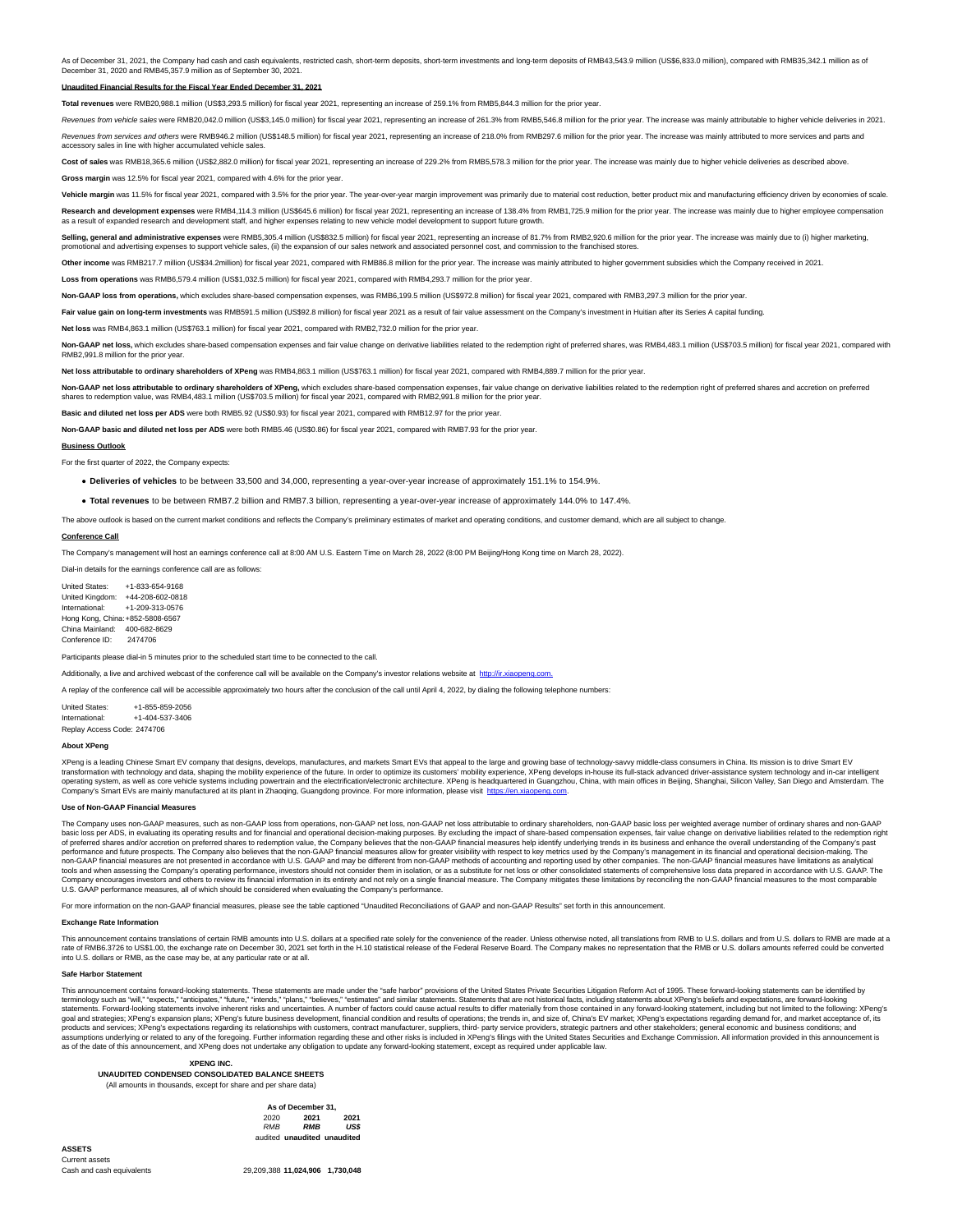| Restricted cash                                         | 2.332.145 | 609.975                          | 95,718    |
|---------------------------------------------------------|-----------|----------------------------------|-----------|
| Short-term deposits                                     |           | 979,897 25,858,007               | 4,057,686 |
| Short-term investments                                  | 2.820.711 | 2.833.763                        | 444.679   |
| Accounts and notes receivable, net                      | 1.128.892 | 2,673,494                        | 419,530   |
| Current portion of installment payment receivables, net | 156.069   | 887.202                          | 139.221   |
| Inventory                                               |           | 1,343,025 2,661,921              | 417,713   |
| Amounts due from related parties                        | 682       | 32.785                           | 5.145     |
| Prepayments and other current assets                    |           | 1,708,469 2,248,683              | 352,868   |
| <b>Total current assets</b>                             |           | 39,679,278 48,830,736 7,662,608  |           |
| Non-current assets                                      |           |                                  |           |
| Property, plant and equipment, net                      |           | 3.081.502 5.424.776              | 851.266   |
| Right-of-use assets, net                                | 461,184   | 1,561,175                        | 244,982   |
| Intangible assets, net                                  | 607.781   | 878.724                          | 137,891   |
| Land use rights, net                                    | 249.934   | 595.471                          | 93.442    |
| Installment payment receivables, net                    | 397.467   | 1.863.492                        | 292.423   |
| Other non-current assets                                | 228,633   | 1,730,486                        | 271,551   |
| Long-term investments                                   | 1.000     | 1.549.176                        | 243,100   |
| Long-term deposits                                      |           | $-3,217,266$                     | 504,859   |
| <b>Total non-current assets</b>                         |           | 5,027,501 16,820,566 2,639,514   |           |
| <b>Total assets</b>                                     |           | 44,706,779 65,651,302 10,302,122 |           |

# **XPENG INC. UNAUDITED CONDENSED CONSOLIDATED BALANCE SHEETS (CONTINUED)** (All amounts in thousands, except for share and per share data)

|                                            | As of December 31. |                           |             |  |
|--------------------------------------------|--------------------|---------------------------|-------------|--|
|                                            | 2020               | 2021                      | 2021        |  |
|                                            | <b>RMB</b>         | <b>RMB</b>                | US\$        |  |
|                                            | audited            | unaudited                 | unaudited   |  |
| <b>LIABILITIES</b>                         |                    |                           |             |  |
| <b>Current liabilities</b>                 |                    |                           |             |  |
| Short-term borrowings                      | 127,900            |                           |             |  |
| Accounts and notes payable                 | 5,111,745          | 12,362,186                | 1,939,897   |  |
| Amounts due to related parties             | 12.062             | 24.919                    | 3.910       |  |
| Current portion of lease liabilities       | 119.565            | 373,488                   | 58,608      |  |
| Current portion of deferred revenue        | 163.617            | 418.227                   | 65,629      |  |
| Current portion of long-term borrowings    | 45,000             |                           |             |  |
| Accruals and other liabilities             | 2,256,165          | 4,811,107                 | 754,967     |  |
| Income taxes payable                       | 1,209              | 22,737                    | 3,568       |  |
| <b>Total current liabilities</b>           | 7,837,263          | 18.012.664                | 2,826,579   |  |
| Non-current liabilities                    |                    |                           |             |  |
| Long-term borrowings                       | 1,645,000          | 1,675,106                 | 262,861     |  |
| Lease liabilities                          | 352.501            | 1.189.754                 | 186.698     |  |
| Deferred revenue                           | 144,767            | 479,061                   | 75,175      |  |
| Other non-current liabilities              | 297,439            | 2,148,139                 | 337,090     |  |
| <b>Total non-current liabilities</b>       | 2,439,707          | 5.492.060                 | 861,824     |  |
| <b>Total liabilities</b>                   | 10,276,970         | 23,504,724                | 3,688,403   |  |
|                                            |                    |                           |             |  |
| <b>SHAREHOLDERS' EQUITY</b>                |                    |                           |             |  |
| Class A Ordinary shares                    | 63                 | 87                        | 14          |  |
| Class B Ordinary shares                    | 26                 | 25                        | 4           |  |
| Class C Ordinary shares                    | 12                 |                           |             |  |
| Additional paid-in capital                 | 46.482.512         | 59,980,534                | 9.412.255   |  |
| Statutory reserve                          |                    | 6.047                     | 949         |  |
| Accumulated deficit                        |                    | (11,322,423) (16,191,566) | (2,540,810) |  |
| Accumulated other comprehensive loss       |                    | $(730,381)$ $(1,648,549)$ | (258, 693)  |  |
| Total shareholders' equity                 | 34,429,809         | 42,146,578                | 6,613,719   |  |
| Total liabilities and shareholders' equity | 44.706.779         | 65,651,302                | 10.302.122  |  |

**XPENG INC.<br>
UNAUDITED CONDENSED CONSOLIDATED STATEMENTS OF<br>
COMPREHENSIVE INCOME/(LOSS)<br>
(All amounts in thousands, except for share and per share data)** 

|                                                  | <b>Three Months End</b> |             |                                                      |               |
|--------------------------------------------------|-------------------------|-------------|------------------------------------------------------|---------------|
|                                                  |                         |             | December 31, September 30, December 31, December 31, |               |
|                                                  | 2020                    | 2021        | 2021                                                 | 2021          |
|                                                  | <b>RMB</b>              | <b>RMB</b>  | <b>RMB</b>                                           | <b>USS</b>    |
| <b>Revenues</b>                                  |                         |             |                                                      |               |
| Vehicle sales                                    | 2.735.444               | 5.460.063   | 8.187.181                                            | 1,284,747     |
| Services and others                              | 115,908                 | 259,855     | 368,827                                              | 57,877        |
| <b>Total revenues</b>                            | 2,851,352               | 5,719,918   | 8,556,008                                            | 1,342,624     |
| Cost of sales                                    |                         |             |                                                      |               |
| Vehicle sales                                    | (2,550,587)             | (4,718,809) | (7, 296, 930)                                        | (1, 145, 048) |
| Services and others                              | (90, 201)               | (180, 285)  | (235, 768)                                           | (36,997)      |
| <b>Total cost of sales</b>                       | (2,640,788)             | (4,899,094) | (7, 532, 698)                                        | (1, 182, 045) |
| <b>Gross profit</b>                              | 210,564                 | 820,824     | 1,023,310                                            | 160,579       |
| <b>Operating expenses</b>                        |                         |             |                                                      |               |
| Research and development expenses                | (459, 955)              | (1,264,240) | (1, 451, 389)                                        | (227, 755)    |
|                                                  |                         |             |                                                      |               |
| Selling, general and administrative expenses     | (917, 883)              | (1,538,420) | (2,015,425)                                          | (316, 264)    |
| <b>Total operating expenses</b>                  | (1,377,838)             | (2,802,660) | (3,466,814)                                          | (544, 019)    |
| Other income, net                                | 46,097                  | 179,196     | 13,837                                               | 2,171         |
| Loss from operations                             | (1, 121, 177)           | (1,802,640) | (2, 429, 667)                                        | (381, 269)    |
| Interest income                                  | 88.867                  | 193.888     | 264.015                                              | 41.430        |
| Interest expenses                                | (2,571)                 | (16, 347)   | (13, 841)                                            | (2, 172)      |
| Fair value gain (loss) on derivative liabilities | 123.374                 | 30.190      | (26.910)                                             | (4,223)       |
| Fair value gain on long-term investments         |                         |             | 591,506                                              | 92,820        |
| Other non-operating income, net                  | 125,303                 | 411         | 353,419                                              | 55,459        |
| Loss before income tax expenses                  | (786, 204)              | (1,594,498) | (1, 261, 478)                                        | (197,955)     |
| Income tax expenses                              | (1, 217)                | (303)       | (25, 687)                                            | (4,031)       |
| <b>Net loss</b>                                  | (787, 421)              | (1,594,801) | (1, 287, 165)                                        | (201, 986)    |
| Net loss attributable to ordinary                |                         |             |                                                      |               |
| shareholders of XPeng Inc.                       | (787, 421)              | (1,594,801) | (1, 287, 165)                                        | (201, 986)    |
|                                                  |                         |             |                                                      |               |

**XPENG INC.**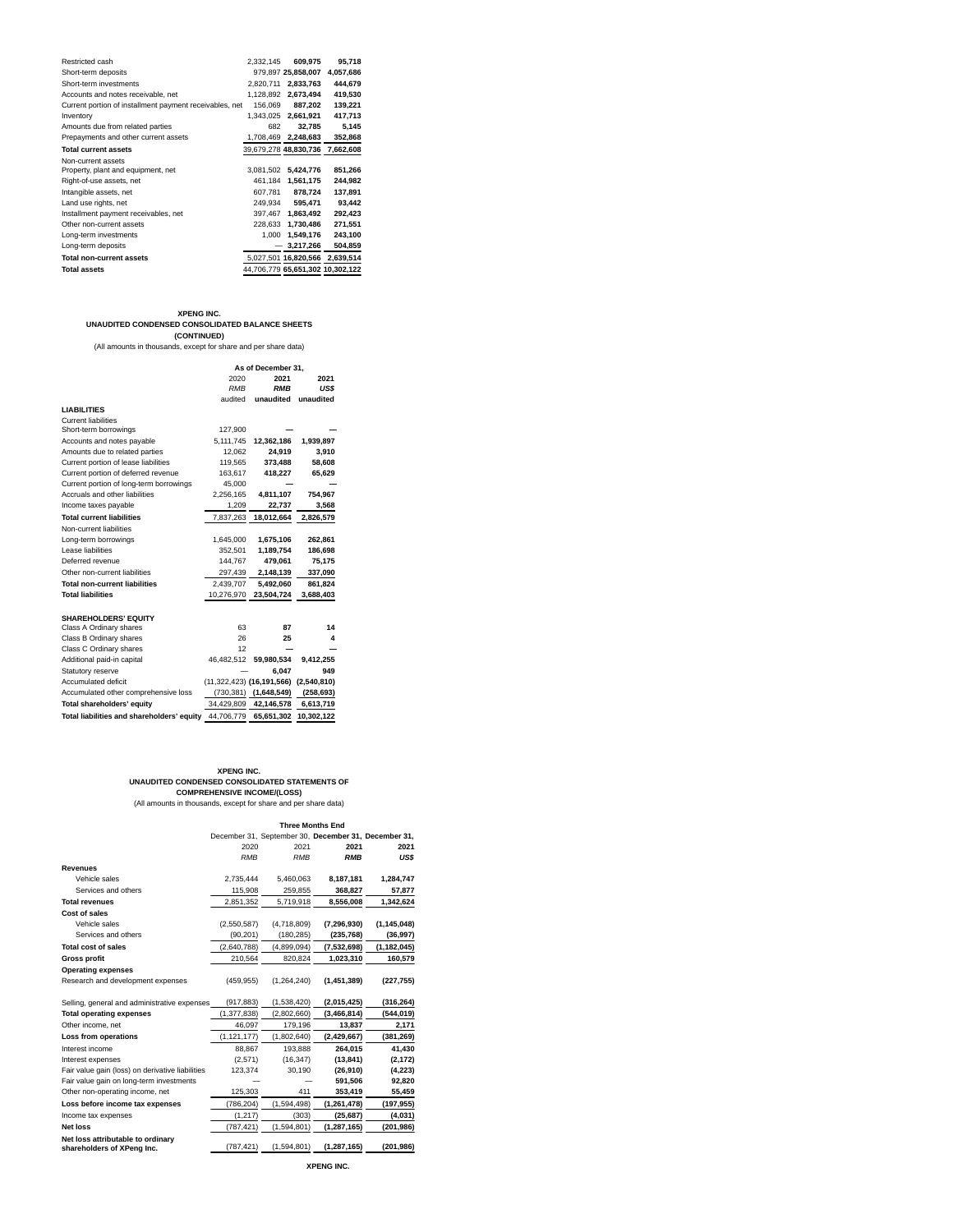# **UNAUDITED CONDENSED CONSOLIDATED STATEMENTS OF**

**COMPREHENSIVE INCOME/(LOSS) (CONTINUED)** (All amounts in thousands, except for share and per share data)

|                                                                                          | <b>Three Months End</b> |             |                                                         |             |
|------------------------------------------------------------------------------------------|-------------------------|-------------|---------------------------------------------------------|-------------|
|                                                                                          |                         |             | December 31, September 30, December 31, December 31,    |             |
|                                                                                          | 2020                    | 2021        | 2021                                                    | 2021        |
|                                                                                          | <b>RMB</b>              | <b>RMB</b>  | <b>RMB</b>                                              | US\$        |
| Net loss                                                                                 | (787, 421)              | (1.594.801) | (1, 287, 165)                                           | (201, 986)  |
| Other comprehensive loss                                                                 |                         |             |                                                         |             |
| Foreign currency translation adjustment, net of nil tax                                  | (565, 814)              | (26, 478)   | (568, 659)                                              | (89, 235)   |
| Total comprehensive loss attributable to XPeng Inc.                                      | (1.353.235)             | (1,621,279) | (1,855,824)                                             | (291, 221)  |
| Comprehensive loss attributable to ordinary shareholders of XPeng Inc.                   | (1,353,235)             | (1,621,279) | (1,855,824)                                             | (291, 221)  |
| Weighted average number of ordinary shares used in computing net loss per ordinary share |                         |             |                                                         |             |
| Basic and diluted                                                                        |                         |             | 1,495,225,306 1,689,885,370 1,700,956,007 1,700,956,007 |             |
| Net loss per ordinary share attributable to ordinary shareholders                        |                         |             |                                                         |             |
| Basic and diluted                                                                        | (0.53)                  | (0.94)      | (0.76)                                                  | (0.12)      |
| Weighted average number of ADS used in computing net loss per share                      |                         |             |                                                         |             |
| Basic and diluted                                                                        | 747.612.653             | 844.942.685 | 850.478.004                                             | 850.478.004 |
| Net loss per ADS attributable to ordinary shareholders                                   |                         |             |                                                         |             |
| Basic and diluted                                                                        | (1.05)                  | (1.89)      | (1.51)                                                  | (0.24)      |

**XPENG INC. UNAUDITED RECONCILIATIONS OF GAAP AND**

**NON-GAAP RESULTS**

(All amounts in thousands, except for share and per share data)

|                                                                                                                                                         | <b>Three Months End</b> |                                                         |               |             |
|---------------------------------------------------------------------------------------------------------------------------------------------------------|-------------------------|---------------------------------------------------------|---------------|-------------|
|                                                                                                                                                         |                         | December 31, September 30, December 31, December 31,    |               |             |
|                                                                                                                                                         | 2020                    | 2021                                                    | 2021          | 2021        |
|                                                                                                                                                         | <b>RMB</b>              | <b>RMB</b>                                              | <b>RMB</b>    | US\$        |
| Loss from operations                                                                                                                                    | (1, 121, 177)           | (1.802.640)                                             | (2,429,667)   | (381, 269)  |
| Share-based compensation expenses                                                                                                                       | 74,807                  | 102,673                                                 | 88,846        | 13,942      |
| Non-GAAP loss from operations                                                                                                                           | (1,046,370)             | (1,699,967)                                             | (2,340,821)   | (367, 327)  |
| Net loss                                                                                                                                                | (787, 421)              | (1,594,801)                                             | (1, 287, 165) | (201, 986)  |
| Share-based compensation expenses                                                                                                                       | 74.807                  | 102,673                                                 | 88.846        | 13,942      |
| Non-GAAP net loss                                                                                                                                       | (712, 614)              | (1,492,128)                                             | (1, 198, 319) | (188, 044)  |
| Net loss attributable to ordinary shareholders                                                                                                          | (787, 421)              | (1,594,801)                                             | (1, 287, 165) | (201, 986)  |
| Share-based compensation expenses                                                                                                                       | 74.807                  | 102.673                                                 | 88.846        | 13,942      |
| Non-GAAP net loss attributable to ordinary shareholders of XPeng Inc.                                                                                   | (712, 614)              | (1,492,128)                                             | (1, 198, 319) | (188, 044)  |
| Weighted average number of ordinary shares used in calculating Non-GAAP net loss per share<br>Basic and diluted<br>Non-GAAP net loss per ordinary share |                         | 1,495,225,306 1,689,885,370 1,700,956,007 1,700,956,007 |               |             |
| Basic and diluted                                                                                                                                       | (0.48)                  | (0.88)                                                  | (0.70)        | (0.11)      |
| Weighted average number of ADS used in calculating Non-GAAP net loss per share<br>Basic and diluted                                                     | 747,612,653             | 844,942,685                                             | 850,478,004   | 850,478,004 |
| Non-GAAP net loss per ADS<br>Basic and diluted                                                                                                          | (0.95)                  | (1.77)                                                  | (1.41)        | (0.22)      |

#### **XPENG INC. UNAUDITED CONDENSED CONSOLIDATED STATEMENTS OF COMPREHENSIVE INCOME/(LOSS)**

(All amounts in thousands, except for share and per share data) **For the Year Ended December 31,** 2020 RMB **2021 RMB 2021 US\$** audited **unaudited unaudited Revenues** Vehicle sales 5,546,754 **20,041,955 3,145,020** Services and others 297,567 **946,176 148,476 Total revenues** 5,844,321 **20,988,131 3,293,496 Cost of sales** Vehicle sales (5,350,479) **(17,733,036) (2,782,700)** Services and others **and others (227,853) (632,540) (99,259)**<br> **Total cost of sales** (5.578,332) **(18,365,576) (2,881,959) Total cost of sales** (5,578,332) **(18,365,576) (2,881,959) Gross profit** 265,989 **2,622,555 411,537 Operating expenses** Research and development expenses (1,725,906) **(4,114,267) (645,618)** Selling, general and administrative expenses **Total operating expenses** (4,646,555) **(9,419,700) (1,478,156)** Other income, net 86,830 **217,740 34,168 Loss from operations** (4,293,736) **(6,579,405) (1,032,451)** Interest income 116,598<br>Interest expenses 116,598<br>(22,451) **155,336 16,683** Interest expenses (22,451) **(55,336) (8,683)** Fair value gain on derivative liabilities 1,362,025 **79,262 12,438**<br>
Fair value gain on long-term investments 1,200 mm Fair value gain on long-term investments — **591,506 92,820** Other non-operating income, net **Loss before income tax expenses** (2,730,762) **(4,837,106) (759,046)** Income tax expenses (1,223) **(25,990) (4,078) Net loss** (2,731,985) **(4,863,096) (763,124)** Accretion on Preferred Shares to redemption value (2,157,744) **Net loss attributable to ordinary shareholders of XPeng Inc.**(4,889,729) **(4,863,096) (763,124)**

#### **XPENG INC.**

**UNAUDITED CONDENSED CONSOLIDATED STATEMENTS OF COMPREHENSIVE INCOME/(LOSS) (CONTINUED)**

(All amounts in thousands, except for share and per share data)

**For the Year Ended December 31,** 2020 RMB **2021 RMB 2021 US\$**